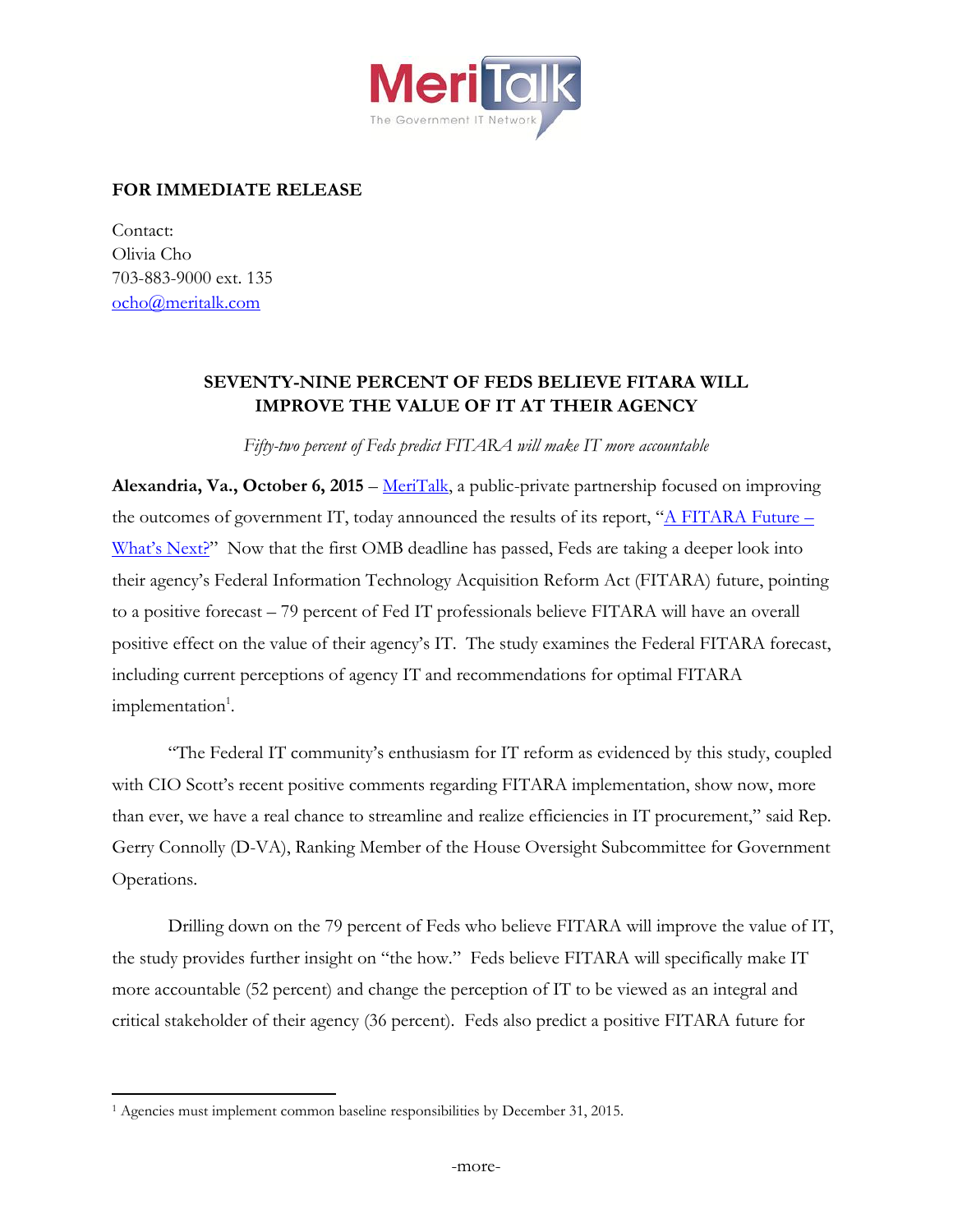CIOs – 70 percent believe FITARA will help Federal CIOs improve communication with mission owners.

"The positive energy surrounding the new law and government IT leadership now needs to result in increased CIO accountability, better portfolio management, quicker and more successful delivery of technology, and ultimately improved mission performance," said Dave Powner, director, information technology management issues, GAO.

FITARA could be the change agent Fed IT needs – today, just 55 percent of Feds believe their IT department is respected and valued by their agency's line of business professionals. In fact, only 21 percent say agency IT execs are engaged early on in mission and program planning.

"Given the importance of IT in supporting agencies' missions, it is amazing but not surprising to me that only 21 percent of IT execs are involved in their agency's early mission and program planning – yet proper implementation of FITARA can rapidly change how government manages IT to drive better agency mission effectiveness," said Richard Spires, former CIO of DHS and IRS. "The FITARA Forum is a great venue for all interested stakeholders to come together to advance FITARA implementation."

As for the path forward, Feds' suggestions range from more dialogue opportunities like the FITARA Forum to a series of other options, including:

- $\triangleright$  Creating an online resource (50 percent)
- Developing suggestions on how FITARA can improve communication (48 percent)
- $\triangleright$  Identifying a unit of measurement to track progress (45 percent)

"OMB should be commended for the focus and determination they are placing upon FITARA implementation," said Rich Beutel, principal, Cyrrus Analytics LLC. "Unlike what happened with the Clinger Cohen Act, which never fulfilled its basic promise of stronger IT oversight and management, the promise of FITARA appears to be coming to fruition going forward. Perhaps this time reform will be sustainable?"

Providing recommendations to GAO on the development of a FITARA scorecard, Feds recommend measuring:

 $\triangleright$  Productivity and effectiveness of IT decisions (73 percent)